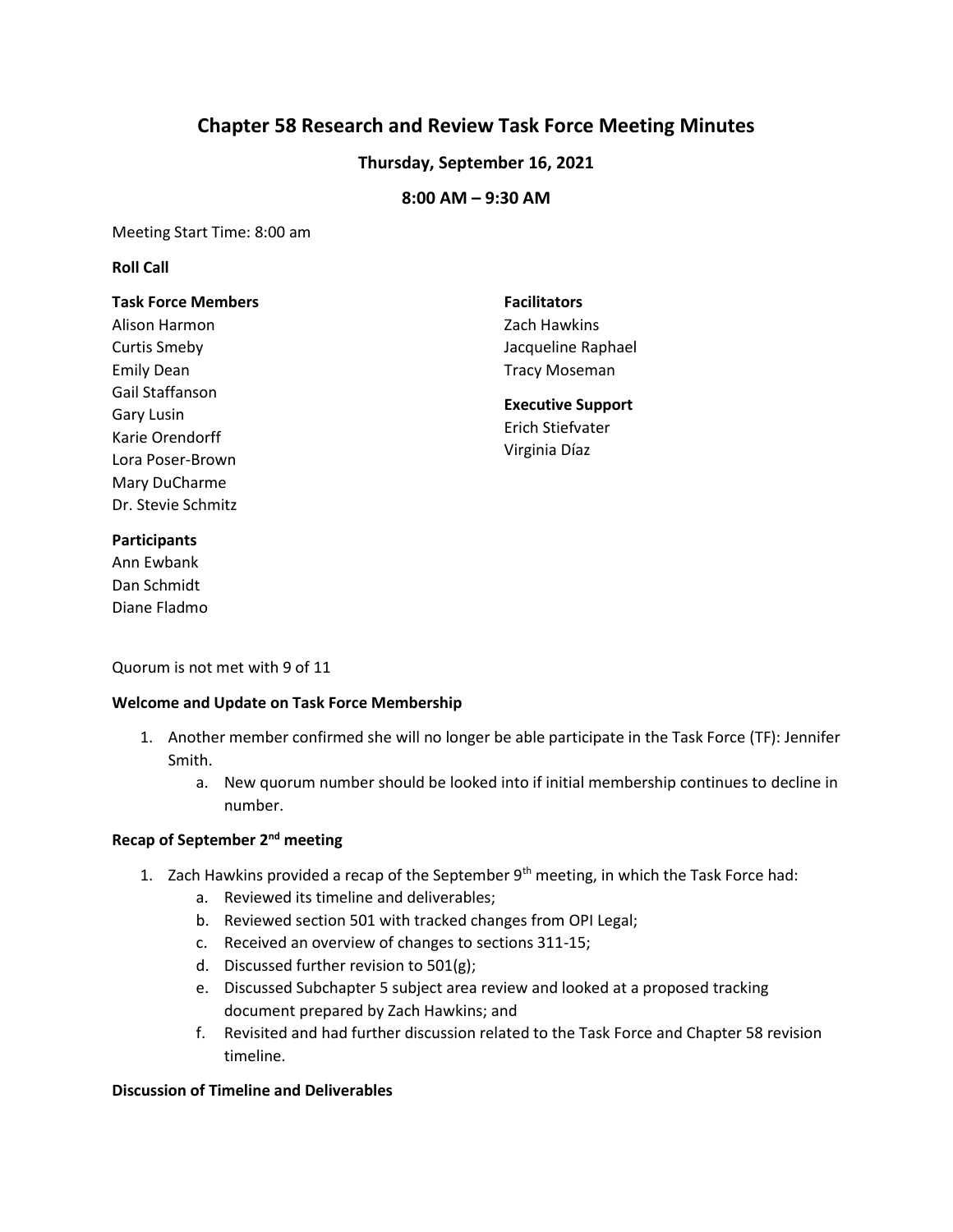- 1. Discussed Task Force capacity to complete work and deliverables given questions about needs for further research and inability of some members to continue meeting (with a subsequent loss of quorum).
	- a. Alison Harmon would like to finish the 300s and the 600s. Suggested disbanding this Task Force and assembling a new working group of experts (e.g., EPP faculty) to work on national standards in Subchapter 500.
	- b. Emily Dean suggested everything adopted by TF so far should be put forward to the Board of Public Ed so that the Task force's work will have been useful. Would like for next meeting redlined text of all proposed changes and confirm if have quorum so that voting could be held next meeting.
	- c. Stevie Schmitz concurred that there is a need to bring in content experts to review the 500s. This is a busy time for faculty to engage in a volunteer activity. Agreed that Task Force should finish up what it started.
	- d. Mary DuCharme sent to Task Force a document on assistive technology. RESNA K12 [Practice SIG Position Paper for Public Review \(6\\_7\\_21\).pdf.](https://drive.google.com/drive/folders/1-qfuObbe01R4B0lHkoRGn-zUiKra4-Gl) It is also posted to the Google Site in the Resources page.
	- e. Curtis Smeby concurred with Alison about getting work done on items completed so far but take time to engage content experts for work on Subchapter 5.
	- f. Zach Hawkins noted that OPI has heard from Task force and Feedback Group that with regard to Subchapter 5 there is a desire to bring in more content experts, but that it would be hard to get much done within the current timeline, as well as a concern about the ability of the Task force to achieve a quorum. OPI has also heard that there may be more research questions that should be looked at prior to finalize some of the revisions and recommendations. OPI is willing to consider some additional research questions and bringing in other experts to the table to participate in the research, particularly for Subchapter 5.
		- i. Alison Harmon asked for clarification on timeline.
		- ii. Zach Hawkins suggested Task Force would not meet every week, as it is challenging for some Task Force members. Suggested defining research questions and have a working group meet once or twice a month. Would provide opportunity to allow more time to circulate proposed changes
		- iii. Emily Dean asked how Task Force would interact with CSPAC and Board of Public Ed's schedule.
		- iv. Zach Hawkins said OPI would propose to Board of Public Ed a revised timeline that the Board would consider and approve. If not approved, whatever changes the Task Force had completed so far would be brought to the Superintendent and then onto the Board.
		- v. Alison Harmon asked for clarification of the Task force's role if an extended timeline was adopted.
		- vi. Zach Hawkins said Task Force would help identify experts for the review of Subchapter 500 as well as research questions for additional research.
		- vii. Emily Dean noted there are attendees who are not panelists. They were invited to comment.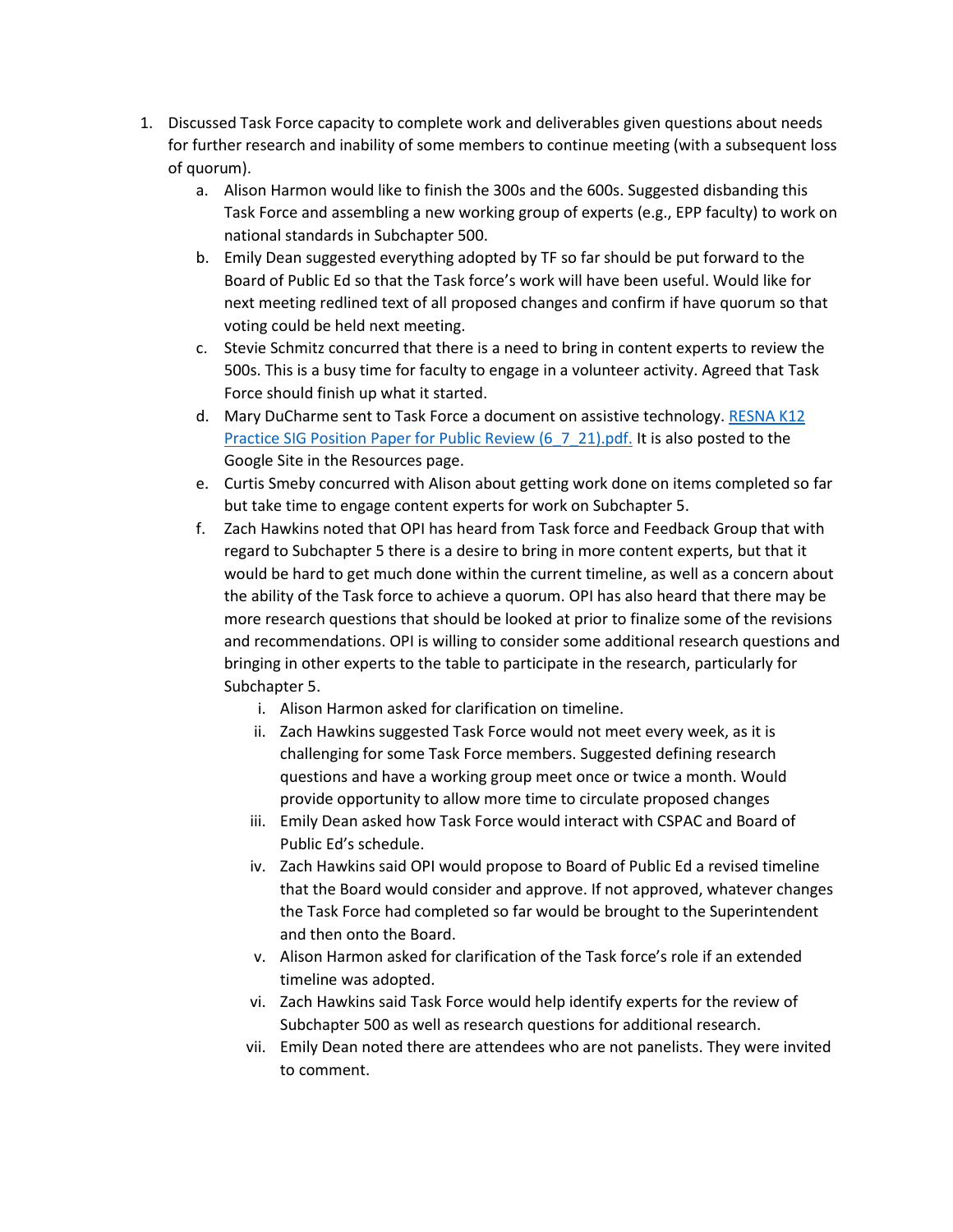- 1. Ann Ewbank provides support for the proposed approach revision to the format and timeline for the Task Force for the work on Subchapter 5.
- 2. Diane Fladmo provided support for the proposed revised Task Force timeline and format.
- 3. Dan Schmidt also concurred with proposed revised Task Force format and timeline.
- viii. Gary Lusin expressed support for proposed change to Task Force format and timeline (via chat).
- ix. Mary DuCharme noted she will not be able to participate in the Task Force after October 1.
- x. Zach Hawkins summarized that TF members present today are in agreement about completing work so far and extending timeline and revising the Task Force format to allow for more work on Subchapter 5. OPI will need to reformat the work that has been completed (i.e., prepare redlines) so far and then determine if there's a quorum for the next meeting (9/23) to enable voting on the proposed changes.
	- 1. Tracy Moseman proposed Task force would meet 9/23 to review and vote on changes proposed so far, after which Task Force would meet once a month going forward starting in October, possibly for a 3-hour block of time. Also noted an opportunity to conduct some research in the background that could be reviewed in the background between now and a meeting in October (this will enable OPI to prepare a research agenda).
		- a. Agreement expressed from Dan Schmidt (via chat) and Alison Harmon.

### **Review Subchapter 5 alignment and tracking document**

1. (Tabled/skipped) in light of discussion of proposed revisions to Task Force format and timeline (see above).

### **Subchapter 6 Discussion and Recommendations**

- 1. Presented updated document from Stevie Schmitz with proposed changes to Subchapters 6 and [7.](https://drive.google.com/file/d/1Bpj5u1JTeP81gX_KAJGhaLcDmUIaN2kZ/view?usp=sharing)
- 2. Stevie Schmitz talked about proposed changes she and her colleagues worked on.
	- a. 604 has proposed changes from the Council of Deans.
	- b. 605 has proposed changes to eliminate ambiguous language (e.g., "deep understanding" versus "understanding") and repetitive language.
	- c. 606 has proposed changes related to clinical partnerships and practice.
		- i. Proposed eliminating Part ©; EPPs can't evaluate "partners" (including schools).
			- 1. Zach Hawkins asked for clarification about "partners."
			- 2. Stevie Schmitz clarified that it could include schools, alumni, and others who partner with EPPs for clinical placements.
	- d. 607 has proposed changes to clean up unclear and ambiguous language.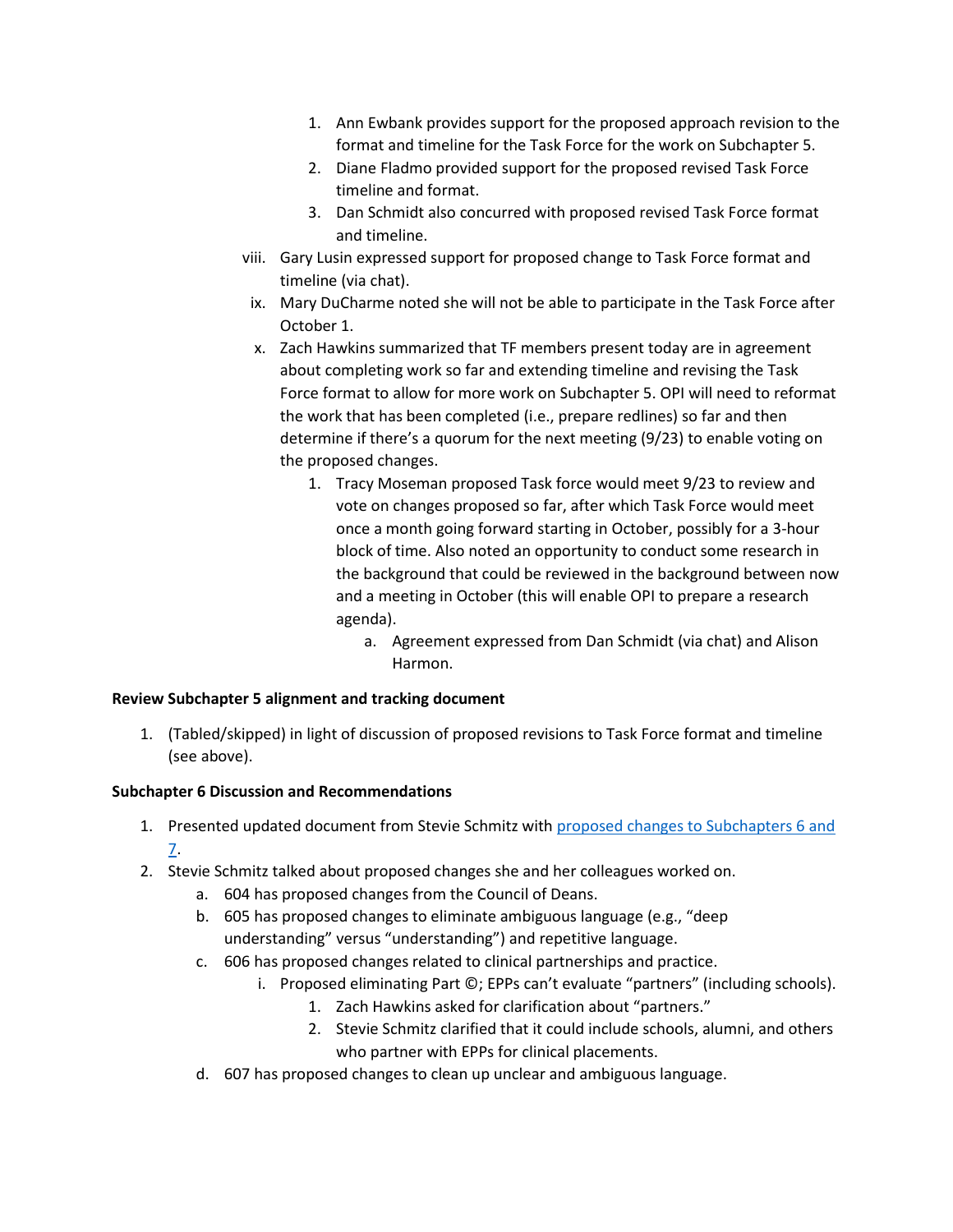- e. 608 has proposed changes for assessing program impact. Council of Deans have surveys of completers and employers to support continuous improvement.
- f. 609 has proposed chances to clean up language and align to CAEP.
- g. Proposed new sections for Subchapter 6, including for EPPs that apply for Title VII support.
- h. Section 705 has proposed changes related to program development.
- i. Section 706 has proposed changes to incorporate PSEL/NELP standards, as well as to clean up language (e.g., remove duplication from 705). Stevie noted this section would also incorporate additional contributions from Emily Dean and Alison Harmon worked on. Also includes Montana-specific language around Montana school finance and labor law.
	- i. Gary Lusin had question if EPPs are involved in the career internships schools are developing with plumbers, electricians, and construction companies. Asked if there is any guidance.
		- 1. Stevie Schmitz noted that leaders need to support college and career ready work. EPPs are also looking for career ready people who want to educators. She thinks that is support with language included or proposed in 706.
	- ii. Stevie Schmitz emphasized the proposed changes are a work in progress and that she and her partners on the work will complete the work and provide updated proposed changes for the Task Force next week.
	- iii. Mary DuCharme noted national expert (Peter Gerhardt of Rutgers) suggested that people with autism be given jobs before they complete schools.
		- 1. Stevie Schmitz noted this would fit under college and career readiness program standards.
	- iv. Alison Harmon and Gail Staffanson and Emily Dean thanked Stevie Schmitz and others who contributed to the work Stevie presented.
- 3. Emily Dean asked if for next meeting Task Force could be given updated ARMs with proposed changes redlined (including both changes the Task Force voted on earlier and the new ones that Stevie Schmitz walked through).
	- a. Stevie Schmitz noted she wasn't sure if her proposed changes could be fully redlined by the next meeting, but that she could try.
	- b. Zach Hawkins asked Emily Dean to clarify her request.
	- c. Emily Dean clarified that she would like to see a document with the proposed changes that the Task Force would vote on and that that would be the document that would move forward in the revision process to be presented to CSPAC and the Board of Public Education.
	- d. Zach Hawkins noted that OPI and Comp Center could work on a document that can be used for the next meeting.
		- i. Dan Schmidt asked via chat if this document could be shared prior to the next meeting.

#### **Next Steps and Adjourn**